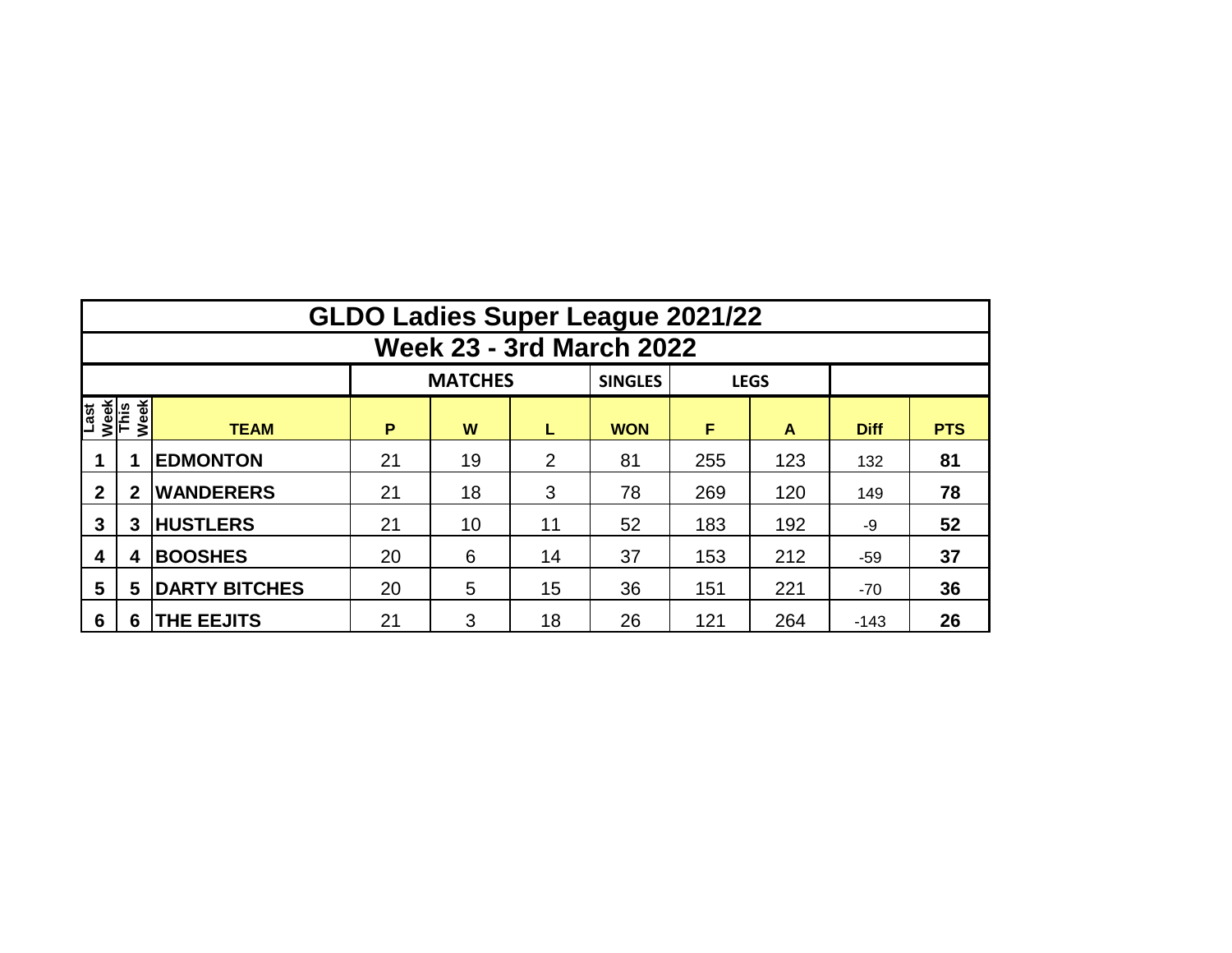| <b>Greater London Darts Organisation Ladies Super League 2021/22</b> |                                                     |              |         |                                                           |                     |                                     |                |   |         |                     |    |                |                |                |
|----------------------------------------------------------------------|-----------------------------------------------------|--------------|---------|-----------------------------------------------------------|---------------------|-------------------------------------|----------------|---|---------|---------------------|----|----------------|----------------|----------------|
| Week                                                                 | 23                                                  |              |         |                                                           | DATE 3rd March 2022 |                                     |                |   |         |                     |    |                |                |                |
|                                                                      |                                                     |              |         |                                                           |                     | <b>EDMONTON 4 v 1 BOOSHES</b>       |                |   |         |                     |    |                |                |                |
| Ave                                                                  | Tons                                                |              | 180 HCO |                                                           |                     | Ave                                 | Tons           |   | 180 HCO |                     |    |                |                |                |
| 13.30                                                                | 2                                                   |              |         | Tammy MACKENZIE                                           |                     | 10.67                               | 0              |   |         | <b>Jess STOREY</b>  | 3  | 0              | 1              | 0              |
| 0.00                                                                 | 0                                                   |              |         | <b>BYE</b>                                                |                     | 12.52                               | $\mathbf{1}$   |   |         | <b>Chloe ARTISS</b> | 0  | 3              | $\mathbf{1}$   | $\mathbf{1}$   |
| 18.79                                                                | 6                                                   |              |         | Jo DEAMER                                                 |                     | 15.76                               | 2              |   |         | Kelly LIVETT        | 3  | 0              | 2              | $\mathbf{1}$   |
| 20.59                                                                | 4                                                   |              |         | Mandy SOLOMONS                                            |                     | 16.37                               | $\overline{2}$ |   |         | Luci CUNNINGHAM     | 3  | 0              | 3              | 1              |
| 17.89                                                                | $\mathbf{1}$                                        |              |         | Pat ROGERS                                                |                     | 14.71                               | $\overline{2}$ |   |         | <b>Nic WATLING</b>  | 3  | 0              | 4              | $\mathbf{1}$   |
| 14.11                                                                | 13                                                  | $\Omega$     |         | <b>Team Average</b>                                       |                     | 14.01                               | 7              | 0 |         | <b>Team Average</b> | 12 | 3              | 4              | $\mathbf{1}$   |
| Res:                                                                 | Res:                                                |              |         |                                                           |                     |                                     |                |   |         |                     |    |                |                |                |
| <b>Final result</b><br>12<br>3<br>4                                  |                                                     |              |         |                                                           |                     |                                     |                |   |         |                     |    |                | $\mathbf{1}$   |                |
|                                                                      |                                                     |              |         |                                                           |                     |                                     |                |   |         |                     |    |                |                |                |
|                                                                      |                                                     |              |         |                                                           |                     | <b>EEJITS 1 v 4 WANDERERS</b>       |                |   |         |                     |    |                |                |                |
| Ave                                                                  | Tons                                                |              | 180 HCO |                                                           |                     | Ave                                 | Tons           |   | 180 HCO |                     |    |                |                |                |
| 10.05                                                                | $\mathbf{1}$                                        |              |         | <b>Coral STEVENS</b>                                      |                     | 12.63                               | $\mathbf{1}$   |   |         | Dee BELCHER         | 0  | 3              | 0              | $\mathbf{1}$   |
| 10.97                                                                | 3                                                   |              |         | Emma SMITH                                                |                     | 13.54                               | 3              |   |         | Lynne BIONDINI      | 0  | 3              | 0              | 2              |
| 12.55                                                                | 0                                                   |              |         | Claire CARMELO                                            |                     | 14.88                               | 0              |   |         | Natalie OSBORN      | 0  | 3              | 0              | 3              |
| 17.78                                                                | 4                                                   |              |         | Steph HOLT                                                |                     | 18.45                               | 4              |   |         | Steph STUTLEY       | 1  | 3              | 0              | 4              |
| 14.97                                                                | 7                                                   |              |         | Christina CRONIN                                          |                     | 16.43                               | $\overline{7}$ |   |         | Carly TOWNSEND      | 3  | $\overline{2}$ | 1              | 4              |
| 13.26                                                                | 15                                                  | $\mathbf{0}$ |         | <b>Team Average</b>                                       |                     | 15.19                               | 15             | 0 |         | <b>Team Average</b> | 4  | 14             | $\mathbf{1}$   | $\overline{4}$ |
| Res:                                                                 |                                                     |              |         |                                                           |                     | Res:                                |                |   |         |                     |    |                |                |                |
|                                                                      | <b>Final result</b><br>4<br>4<br>14<br>$\mathbf{1}$ |              |         |                                                           |                     |                                     |                |   |         |                     |    |                |                |                |
|                                                                      |                                                     |              |         |                                                           |                     |                                     |                |   |         |                     |    |                |                |                |
|                                                                      |                                                     |              |         |                                                           |                     | <b>DARTY BITCHES 5 v 0 HUSTLERS</b> |                |   |         |                     |    |                |                |                |
| Ave                                                                  | Tons                                                |              | 180 HCO |                                                           |                     | Ave                                 | Tons           |   | 180 HCO |                     |    |                |                |                |
| 12.78                                                                | 1                                                   |              |         | Kimmy DANIELL                                             |                     |                                     |                |   |         | <b>BYE</b>          | 3  | 0              | 1              | 0              |
| 15.32                                                                | 2                                                   |              |         | Emma LITTLE                                               |                     |                                     |                |   |         | <b>BYE</b>          | 3  | 0              | $\overline{2}$ | 0              |
| 15.37                                                                | 3                                                   |              |         | Su HOLT                                                   |                     |                                     |                |   |         | <b>BYE</b>          | 3  | 0              | 3              | 0              |
| 14.57                                                                | 2                                                   |              |         | Jane BIGGS                                                |                     |                                     |                |   |         | <b>BYE</b>          | 3  | 0              | 4              | 0              |
| 11.90                                                                | 0                                                   |              |         | <b>Steph DANIELL</b>                                      |                     |                                     |                |   |         | <b>BYE</b>          | 3  | 0              | 5              | 0              |
| 13.99                                                                | 8                                                   | $\mathbf{0}$ |         | <b>Team Average</b>                                       |                     | 0.00                                | $\mathbf{0}$   | 0 |         | <b>Team Average</b> | 15 | 0              | 5              | $\Omega$       |
| Res:                                                                 |                                                     |              |         |                                                           |                     | Res:                                |                |   |         |                     |    |                |                |                |
|                                                                      |                                                     |              |         |                                                           |                     |                                     |                |   |         | <b>Final result</b> | 15 | $\mathbf{0}$   | 5              | 0              |
|                                                                      |                                                     |              |         | Top Team Average This Week: Wanderers - 15.19             |                     |                                     |                |   |         |                     |    |                |                |                |
|                                                                      |                                                     |              |         | Top Individual Average: Mandy SOLOMONS - Edmonton - 20.59 |                     |                                     |                |   |         |                     |    |                |                |                |
| <b>Highest Finish: None</b>                                          |                                                     |              |         |                                                           |                     |                                     |                |   |         |                     |    |                |                |                |
| 180's : None                                                         |                                                     |              |         |                                                           |                     |                                     |                |   |         |                     |    |                |                |                |